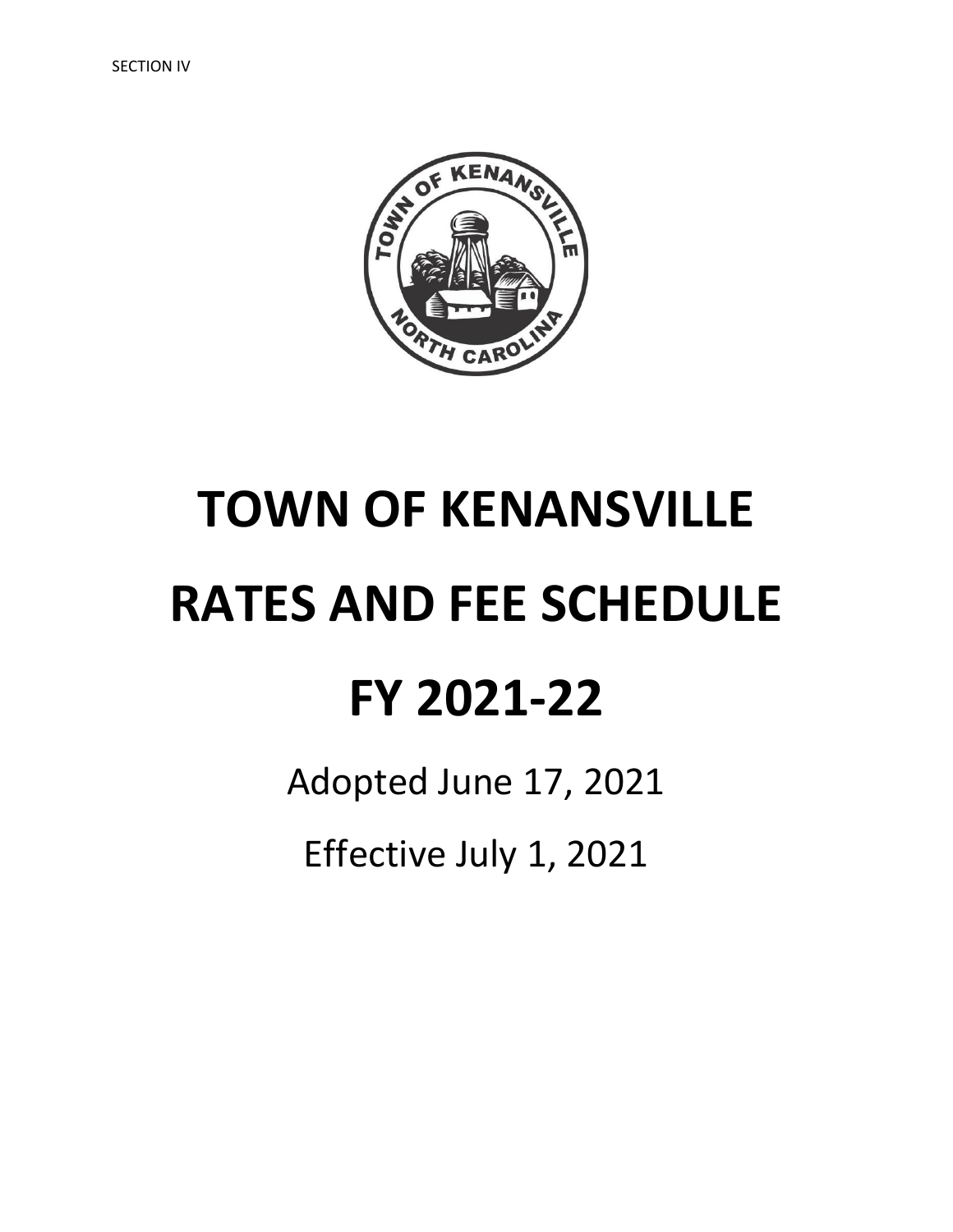#### **SECTION IV – RATES A & FEES SCHEDULE**

#### **SECTION 1: WATER & SEWER /CONNECTION & ASSESSMENT POLICY**

**The Town of Kenansville charges a connection fee and capacity fees for addition to our water and sewer system. The connection fees are those actual costs associated with making the connection itself including the meter and associated devices. This fee is dependent on the size of the lines. These fees are paid prior to the service being provided along with a security deposit as outlined in this schedule. Once service is connected and provided a base fee for service and usage fees prorated based on the amount of water used determines the amount billed monthly.**

#### **In-Town & Out of Town Base/Usage Rates**

**NOTE: Outside of town water and wastewater base and usage rates are double the in-town rates. Sanitation service is not available to out of town customers.**

**Connection Fees (Not Including Cost of Meter and Other Materials) Can be done by a licensed and insured utilities contractor hired and paid directly by customer. Must be inspected by the Town. Inspection fee of cost + 10% is required as outlined in Section 8 of the Fee Schedule. These connection fees apply to water connections, sewer connections, hydrants as well as irrigation connections.**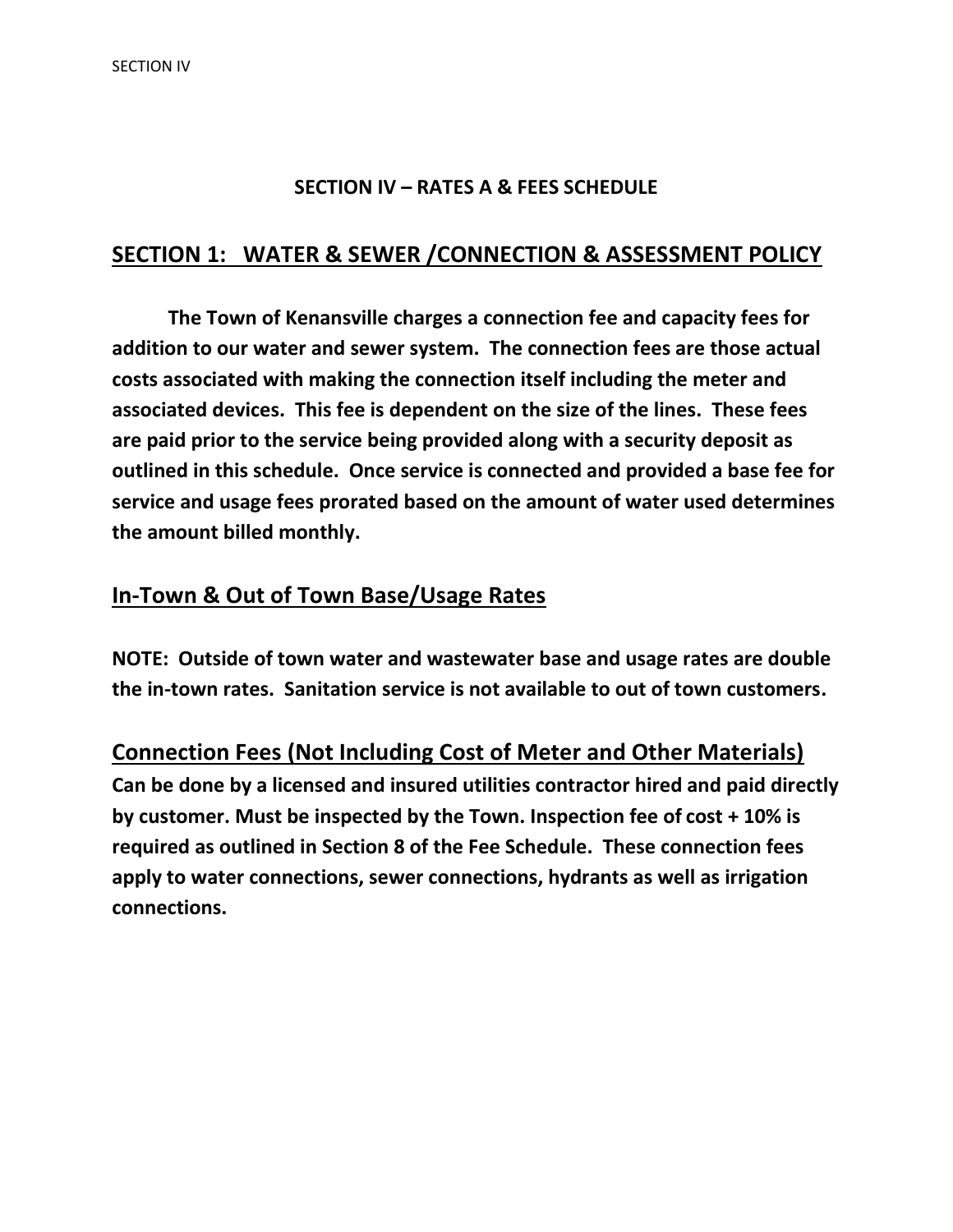## **SECTION 2 - RESIDENTIAL & COMMERCIAL WATER BASE/USAGE CHARGES**

## **Residential Water**

| <b>Base Fee</b>             |                     |
|-----------------------------|---------------------|
| 3/4" Residential Meter      | \$13                |
| <b>1" Residential Meter</b> | \$15                |
| <b>2" Residential Meter</b> | \$18                |
| <b>Multiple Connections</b> | \$12 per connection |

#### **Usage (Per 1000 gallons)**

| 0-3,000 gallons      | \$4.50 per thousand gallons |
|----------------------|-----------------------------|
| 3,001-6,000 gallons  | \$4.75 per thousand gallons |
| 6,001-10,000 gallons | \$5.00 per thousand gallons |
| 10,000> gallons      | \$5.50 per thousand gallons |

#### **Commercial Water**

#### **Base Fee**

| 3/4"Commercial Meter \$13  |      |
|----------------------------|------|
| 1" Commercial Meter        | \$15 |
| 2" Commercial Meter        | \$18 |
| <b>3" Commercial Meter</b> | \$23 |
| <b>4" Commercial Meter</b> | \$24 |
| <b>6" Commercial Meter</b> | \$31 |

#### **Usage (Per 1000 gallons)**

| 0-3,000 gallons      | \$4.50 per thousand gallons |
|----------------------|-----------------------------|
| 3,001-6,000 gallons  | \$4.75 per thousand gallons |
| 6,001-10,000 gallons | \$5.00 per thousand gallons |
| 10,000> gallons      | \$5.50 per thousand gallons |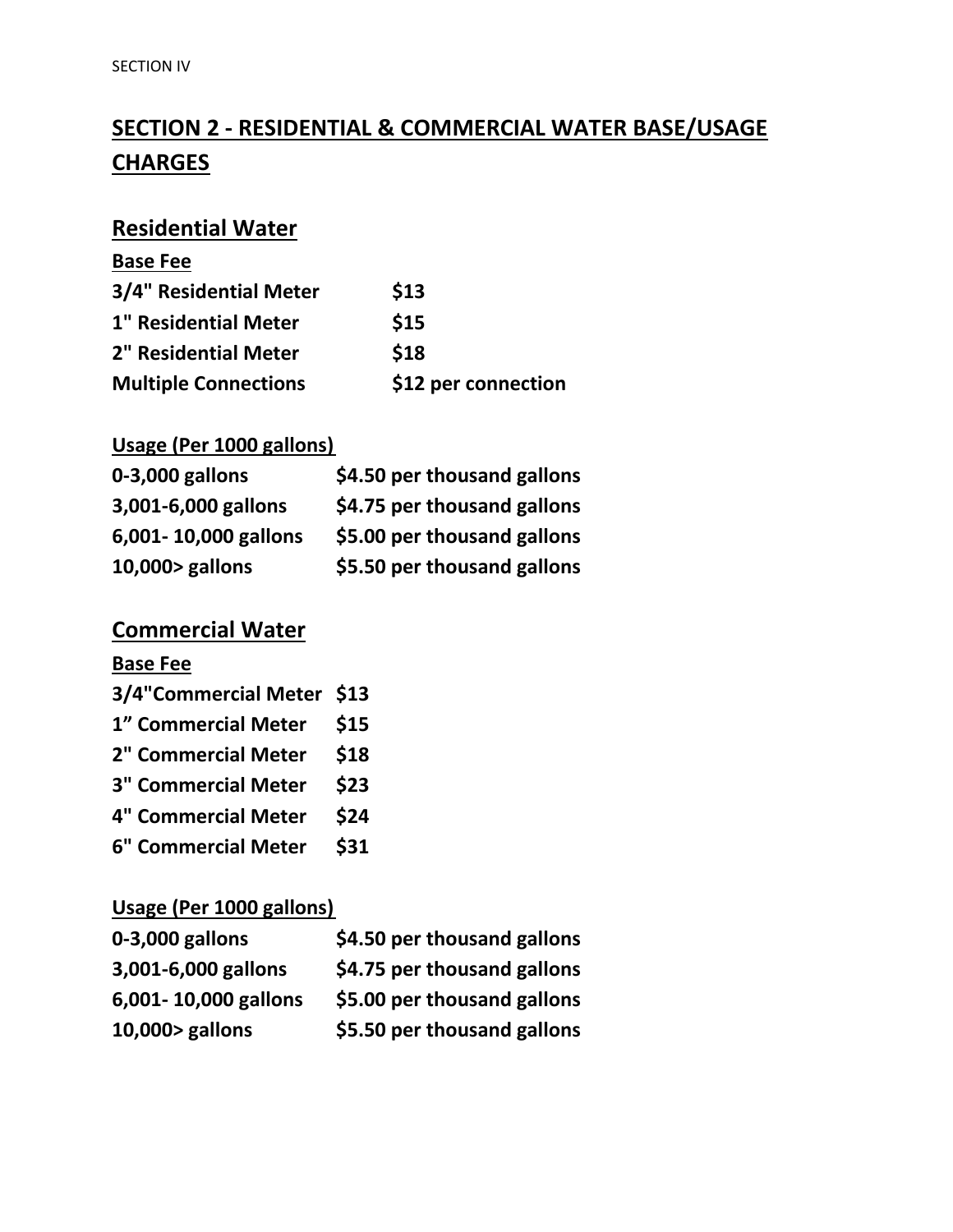## **Temporary Hydrant Meter**

| 3/4"-1" Meter              |                             |
|----------------------------|-----------------------------|
| <b>Deposit</b>             | \$200                       |
| Base charge per day        | \$6                         |
| 0-3,000 gallons            | \$4.50 per thousand gallons |
| 3,001-6,000 gallons        | \$4.75 per thousand gallons |
| 6,001-10,000 gallons       | \$5.00 per thousand gallons |
| 10,000> gallons            | \$5.50 per thousand gallons |
| Hookup Fee                 | \$50                        |
| <u>2"-3" Meter</u>         |                             |
| <b>Deposit</b>             | \$250                       |
| <b>Base Charge per day</b> | \$11                        |
| 0-3,000 gallons            | \$4.50 per thousand gallons |
| 3,001-6,000 gallons        | \$4.75 per thousand gallons |
| 6,001-10,000 gallons       | \$5.00 per thousand gallons |
| 10,000> gallons            | \$5.50 per thousand gallons |
| <b>Hookup Fee</b>          | \$50                        |
|                            |                             |

**Hydrant Flow Testing \$200**

| <b>Irrigation Water</b> |                                 |      |
|-------------------------|---------------------------------|------|
|                         | <b>Base Charge (Plus Usage)</b> |      |
|                         | <b>3/4" Residential Meter</b>   | \$13 |
| 1"                      | <b>Residential Meter</b>        | \$15 |
| 2"                      | <b>Residential Meter</b>        | \$18 |

## **Usage**

| 0-3,000 gallons      | \$4.50 per thousand gallons |
|----------------------|-----------------------------|
| 3,001-6,000 gallons  | \$4.75 per thousand gallons |
| 6,001-10,000 gallons | \$5.00 per thousand gallons |
| 10,001 -20,000       | \$5.50 per thousand gallons |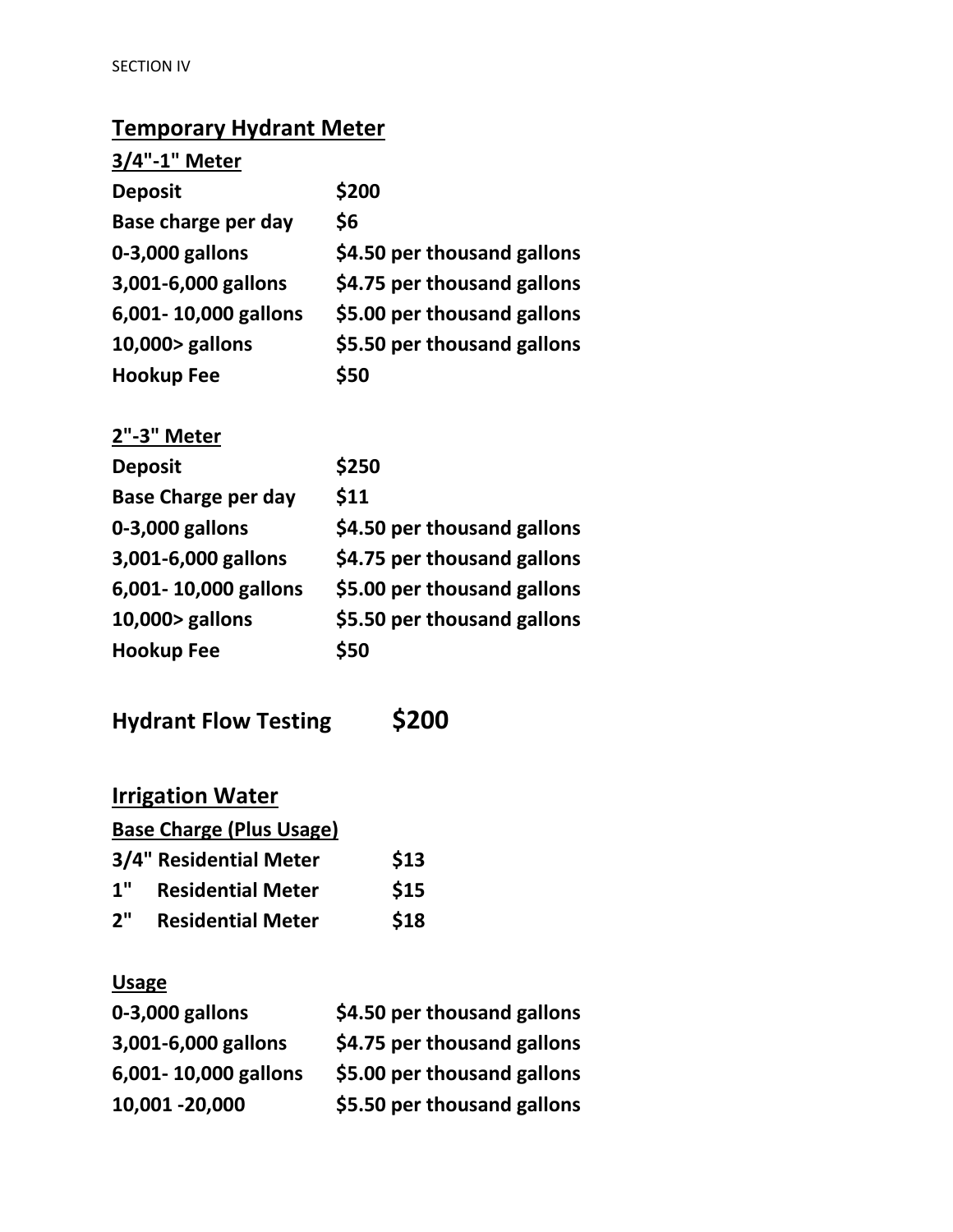| 20,001-50,000 gallons | \$6.00 per thousand gallons |
|-----------------------|-----------------------------|
| 50,000>               | \$6.50 per thousand gallons |

## **SECTION 3 – RESIDENTIAL & COMMERCIAL SEWER BASE/USAGE CHARGES**

## **Residential Sewer**

| <b>Base Fee</b>          | \$16 per connection |
|--------------------------|---------------------|
| <b>Usage (Per 1,000)</b> |                     |
| $0 - 3,000$              | \$4.50              |
| 3,001-6,000              | \$5.00              |
| 6,001-10,000             | \$5.25              |
| 10,000>                  | \$5.50              |
|                          |                     |

**Flat Rate Fee Sewer Only (Non-Metered) \$50**

## **Commercial Sewer**

| <b>Base Fee</b> |              |      |
|-----------------|--------------|------|
|                 | 3/4 " Meter  | \$16 |
| 1"              | <b>Meter</b> | \$26 |
| 2"              | Meter        | \$31 |
| >2"             | <b>Meter</b> | \$51 |

## **Usage (Per 1,000)**

| \$4.50 |
|--------|
| \$5.00 |
| \$5.25 |
| \$5.50 |
|        |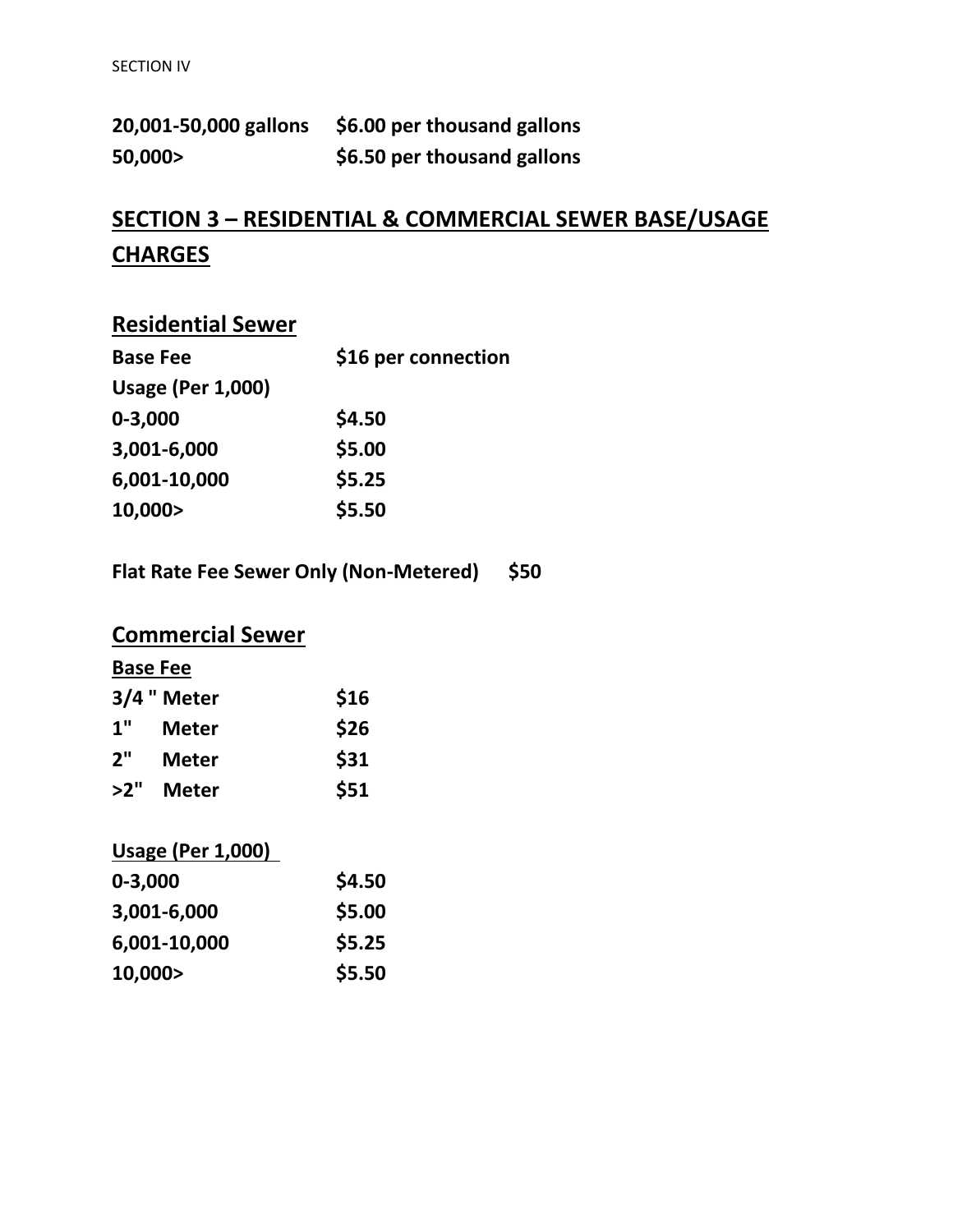## **SECTION 4 – SECURITY DEPOSITS**

## **Security Deposit Water, Sewer, Sewer & Irrigation (Separate Deposit for each service)**

## **Residential**

**Residential applicants deposit will be determined in the following manner:**

| <b>Water Service</b>      | \$75 per service |
|---------------------------|------------------|
| <b>Irrigation Service</b> | \$75 per service |
| <b>Sewer Service</b>      | \$75 per service |

### **Commercial (Non-residential)**

**Commercial applicants deposit will be determined in the following manner:**

**Water Service: and Irrigation Service - Based on Meter Size**

| $3/4" - 1"$               | \$75 per service |  |
|---------------------------|------------------|--|
| 2" Domestic               | \$400            |  |
| <b>Meter Box</b>          | <b>\$55</b>      |  |
| <b>AMR Meter Register</b> | \$150            |  |

#### **Meter Yoke**

| 3/4"       | \$85    |
|------------|---------|
| 1"         | \$130   |
| 2"         | \$1,000 |
| Lock       | \$25    |
| <b>AMR</b> | \$155   |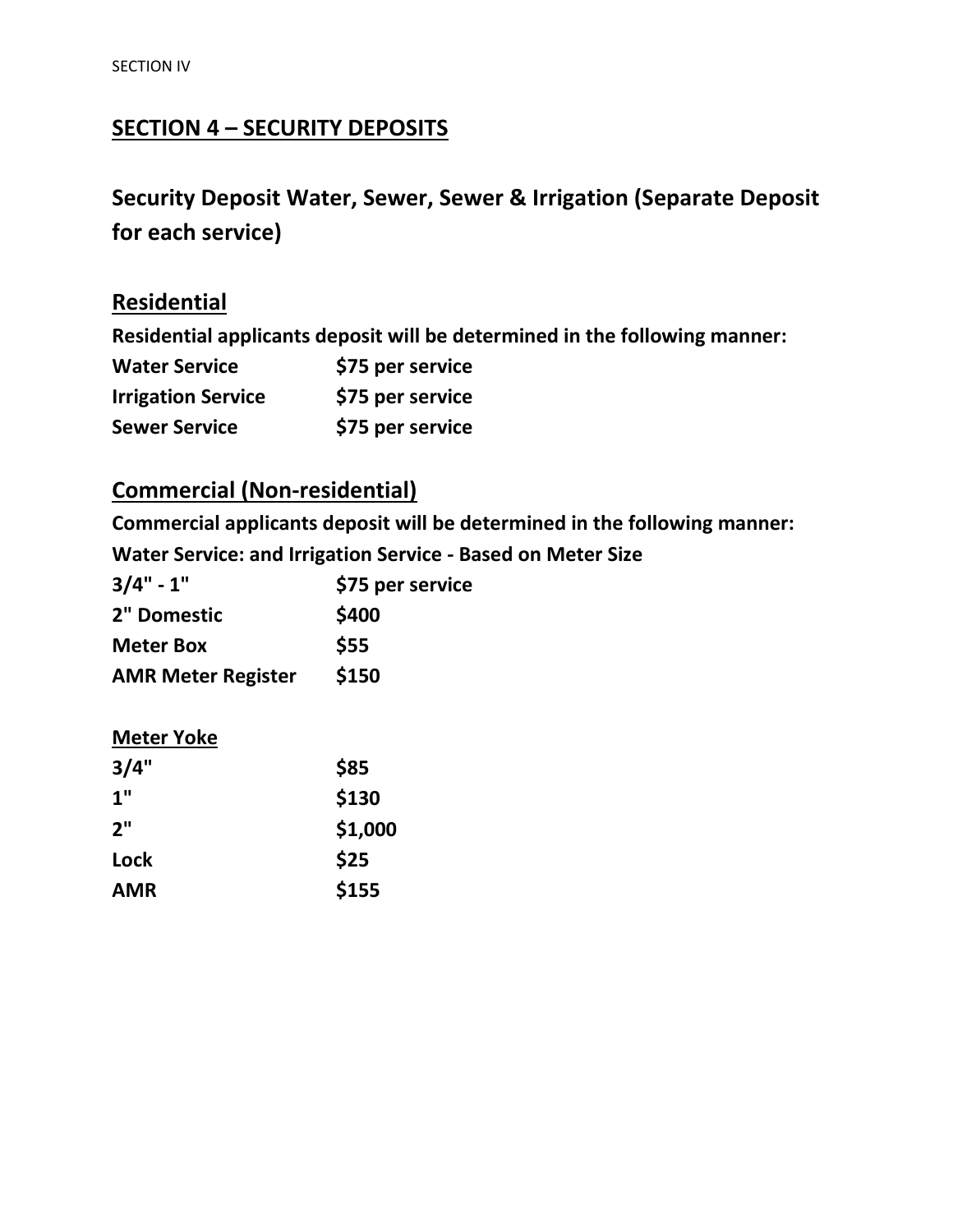#### **SECTION 5 – LEAKS, DISRUPTIONS & MISC. FEES/INFORMATION**

#### **Late Payment Fee/Disconnects**

**Utility bills are due the 25th of each month. If payment is not received by close of business on the due date, a \$25.00 late penalty is assessed to the unpaid balance on the 26th of the month. Service will be discontinued if it is not paid by close of business on the last day of the month as to when the bill was received. If your water is disconnected for nonpayment, the full balance plus late fee and a \$75.00 reconnect fee must be paid by the account holder. If the reconnect fee is paid by 2 p.m. on any business day, the service will be reconnected by 4 p.m. on the same day. No service will be reconnected after hours or on the weekend. Accounts must be kept current in order for service to continue.**

#### **Adjustments in Sewer Bill for Water Leaks or Other Adjustments**

**The Town will first verify that there was a leak. Once leak has been determined, the Town will verify that the repairs have been made. Customer must provide proof of repair in order to receive leak adjustment. The Town calculates the average usage for 12 months and charges regular rate for this amount. Once the amount is determined deduct the excess amount from the sewer bill only for up to a maximum of two consecutive months. (Limit two adjustments per year.)**

**For pool adjustments there will be no minimum of usage, and this shall be limited to one time per calendar year during the months of May through September deducted from the sewer bill only. If a pool adjustment is required, the Town requires that the meter be read before and after the pool is filled as and calculates the amount accordingly. If no meter readings are obtained for whatever reasons, the average usage for 12 months prior to the pool adjustment is calculated and the customer is charged the regular rate for this amount. Once that amount is determined deduct the excess amount for the pool adjustment from the sewer bill.**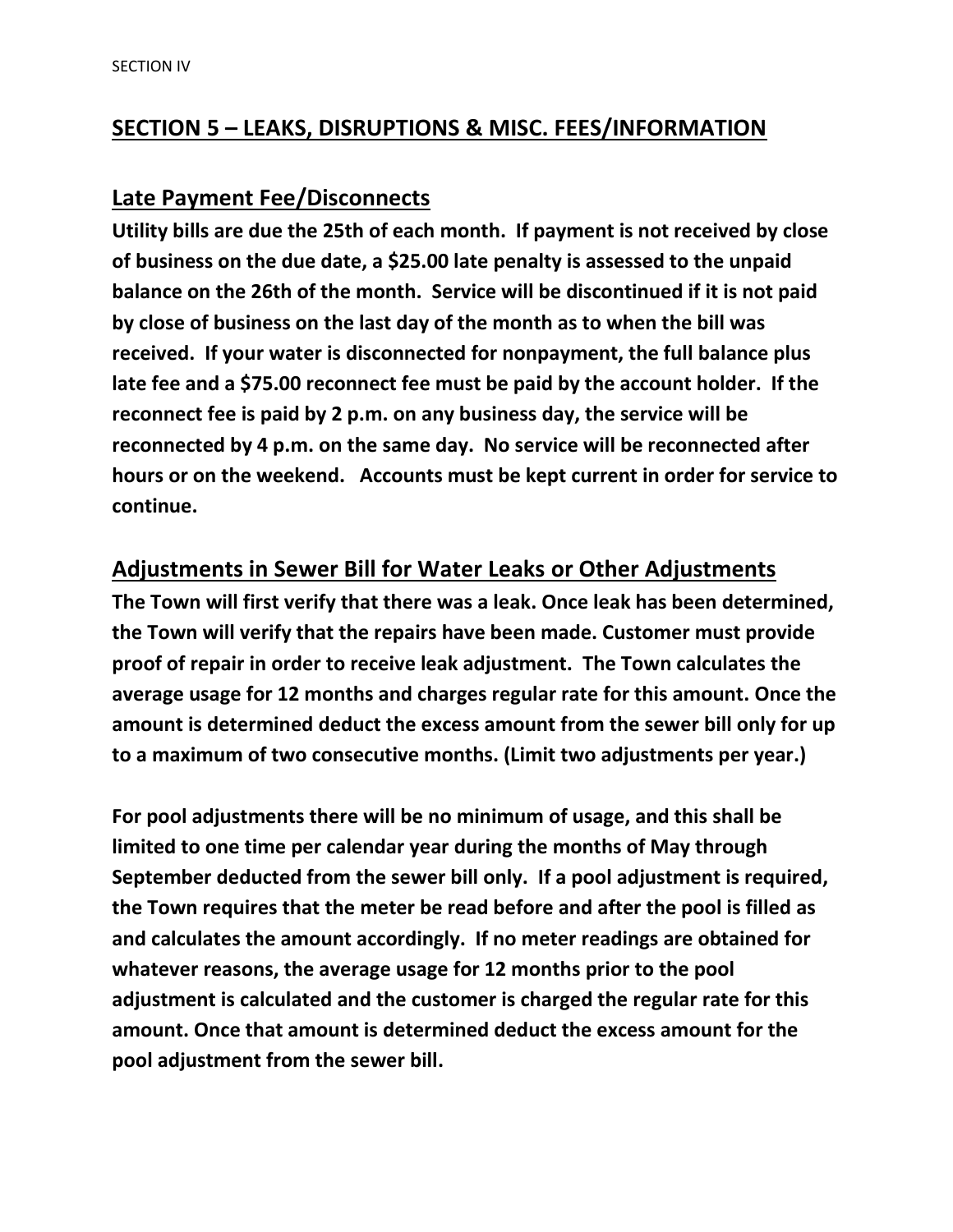#### **Private Lift Stations**

**For those areas that have private lift stations pumping to the central sewer system, it is the property owner's responsibility to properly maintain the system and to ensure that the sewage gets to the sewer system. However, in the event of unforeseen failure of the system due to no fault of the Town or property owner that results in the sewage not going to our system, the Town will reimburse the property owner up to \$500 for pumping out their system no more than once per ten (10) year period. The property owner must contact the Public Works Director and Town Manager for approval prior to having the system pumped out and requesting reimbursement.**

#### **Water Disruption Charge**

**When a water main is cut or otherwise damaged without having been located by the Town or the located line has been hit within three (3) feet of marking causing a major loss of potable water and or interruption of water service to residents a \$1,000 minimum plus clean up and repairs will be charged to the responsible party or parties.**

#### **Sewage Disruption Charge**

**When a force main, gravity line or sewer service is cut or otherwise damaged without having been located by the town or the located line has been hit within three (3) feet of marking a \$1,000 minimum plus all clean up, line repair costs and any fines imposed by NCDWQ will be charged to the responsible party or parties.**

#### **Infiltration Treatment Charge**

**When a force main, gravity line or sewer service is cut or otherwise damaged and infiltration of water, sand or other debris occurs without having been located or the located line has been hit within three(3) feet of marking, a \$1,000 minimum plus all required line, lift station and responsible party or parties.**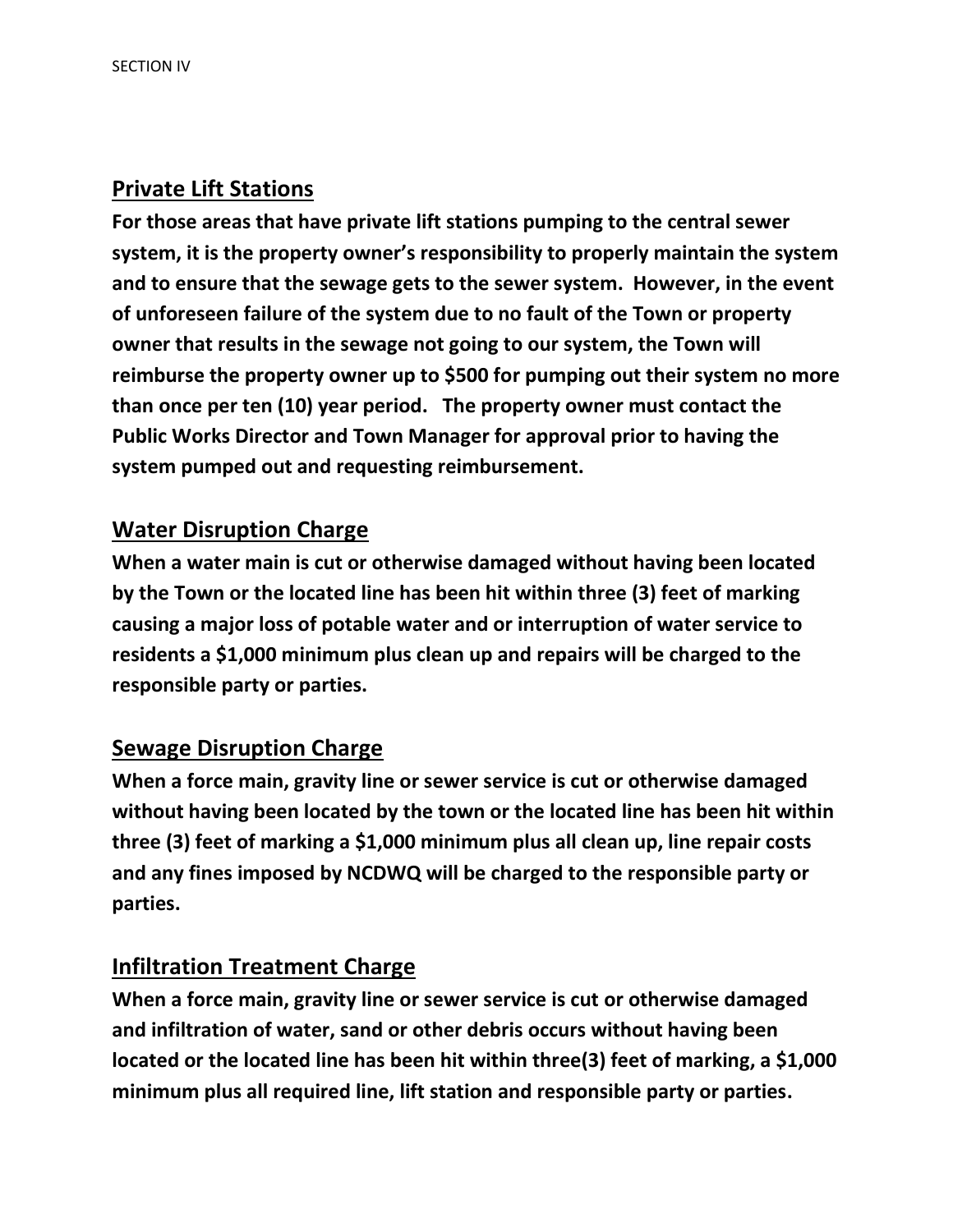**NOTE: When both Sewage Disruption Charge and Infiltration Treatment Charges are imposed only one (1) \$1,000 minimum shall apply.**

**Backflow Testing Fines \$100 plus Service Call if not tested (If irrigation service is disconnected due to lack of backflow test there will be a \$35 reconnect fee and a \$30 service call to reconnect.**

| <b>Illegal or Unapproved Connection</b>           | \$1,000 plus any state imposed fines                     |
|---------------------------------------------------|----------------------------------------------------------|
| <b>Grease Trap Fines</b>                          | \$500 plus disposal cost if not<br>regularly maintained. |
| <b>Inspection Fee</b>                             |                                                          |
| <b>1st Inspection</b>                             | <b>NO FEE</b>                                            |
| 2nd and Subsequent Inspection of<br>same project. | \$50 per utility                                         |

#### **Plan Review Fee**

**1st Review no fee to be charged with comment 2nd and Subsequent review of same project \$50 per utility.**

| <b>Meter Tampering Fee</b>         |              |
|------------------------------------|--------------|
| <b>1st Offense</b>                 | \$100        |
| 2nd Offense                        | \$500        |
| 3 <sup>rd</sup> Offense            | \$1,000      |
| <b>Water Meter Testing</b>         |              |
| Meter Testing 3/4" and 1"          | \$50         |
| <b>Meter Testing 2" and Larger</b> | \$100        |
| <b>Meter Costs</b>                 |              |
| 3/4" Domestic                      | <b>\$TBD</b> |
| 1"<br><b>Domestic</b>              | <b>STBD</b>  |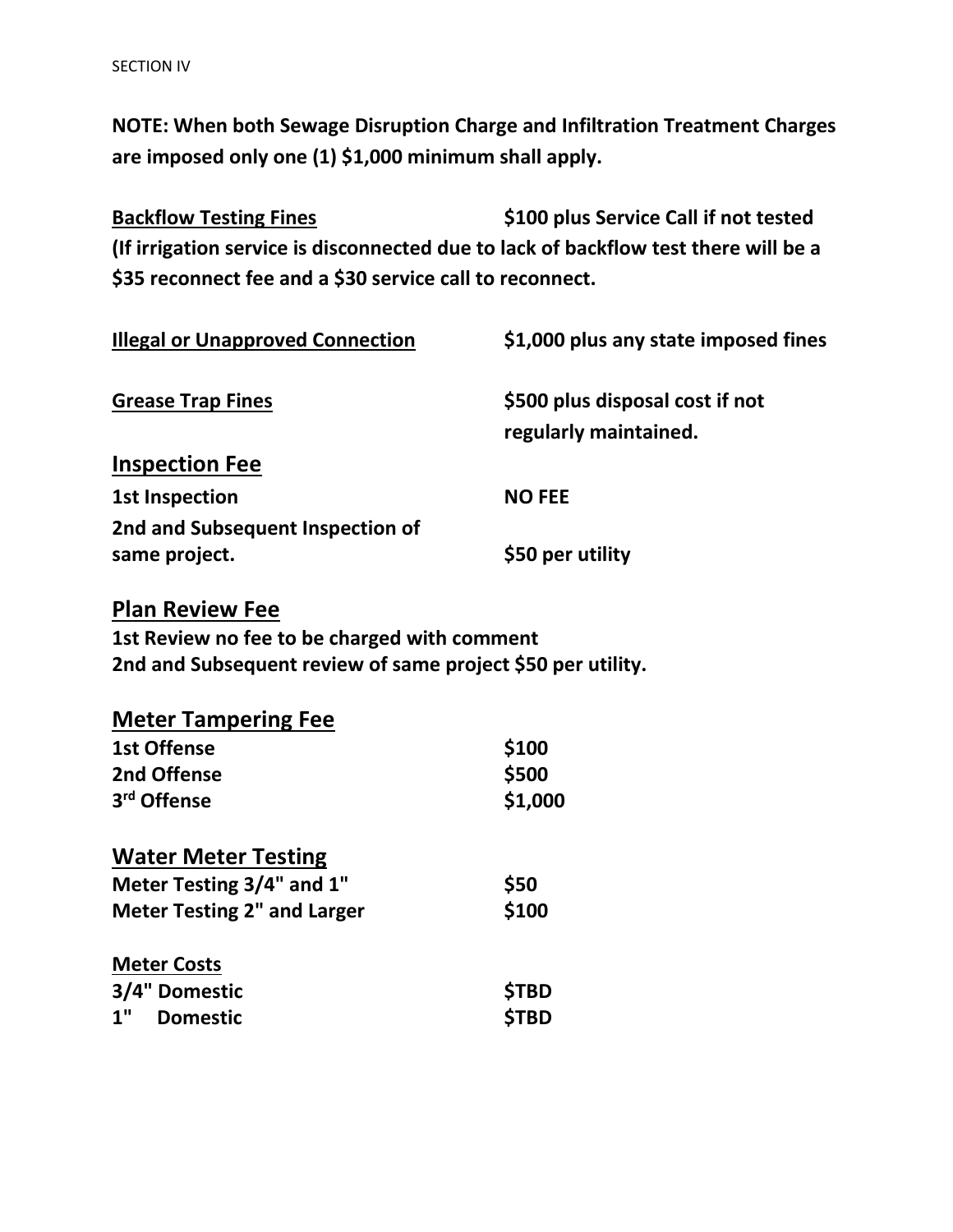## **Water/Sewer/Waste Pickup Fees**

| <b>Returned Check Charge</b>             | \$25                     |
|------------------------------------------|--------------------------|
| <b>3rd Party Collection Fee</b>          | 35% of unpaid Acct. Bal. |
| <b>Credit Card Convenience Fee</b>       | 5 % (Min. \$1.00)        |
| <b>Application Fee</b>                   | \$10 (non-refundable)    |
| <b>Reconnect Fee-Water</b>               | \$75                     |
| <b>Reconnect Fee-Sewer</b>               | \$75                     |
| <b>Voluntary Disconnect Fee</b>          | \$25                     |
| Late payment fee water/sewer bill        | \$25                     |
| Sanitation Fee (90 gallon refuse cart)   | \$16                     |
| <b>Additional refuse Cart (per cart)</b> | \$13                     |
| <b>Service Call</b>                      | \$50                     |

## **SECTION 6 – ADMINISTRATIVE FEES**

| <b>Copies</b>                      | \$.25 per page   |
|------------------------------------|------------------|
| <b>Fax-sending</b>                 | $$1.00$ per page |
| <b>Fax receiving</b>               | \$.25 per page   |
| <b>Agenda and approved minutes</b> | \$.25 per page   |
| <b>Police Accident Reports</b>     | \$5              |

## **SECTION 7 – ZONING/PLANNING FEES**

| <b>Residential- New Construction</b> | \$50 (Single Family and duplex) |
|--------------------------------------|---------------------------------|
| <b>Commercial New Construction</b>   | \$50                            |
| <b>Apartment Complex</b>             | \$250                           |
| <b>Minor Sub-division</b>            | \$100                           |
| <b>Solicitor's Permit</b>            | \$20/week                       |
| <b>Zoning Permits</b>                | \$50                            |
| <b>Sign Permits</b>                  | \$50                            |
| <b>Re-Zoning Request</b>             | \$200                           |
| <b>Text Amendment</b>                | \$200                           |
| <b>Subdivision Plat Review</b>       | \$25                            |
| <b>UDO Ordinance</b>                 | \$25                            |
| <b>Variance Request</b>              | \$200                           |
| <b>Special Use Permit</b>            | \$200                           |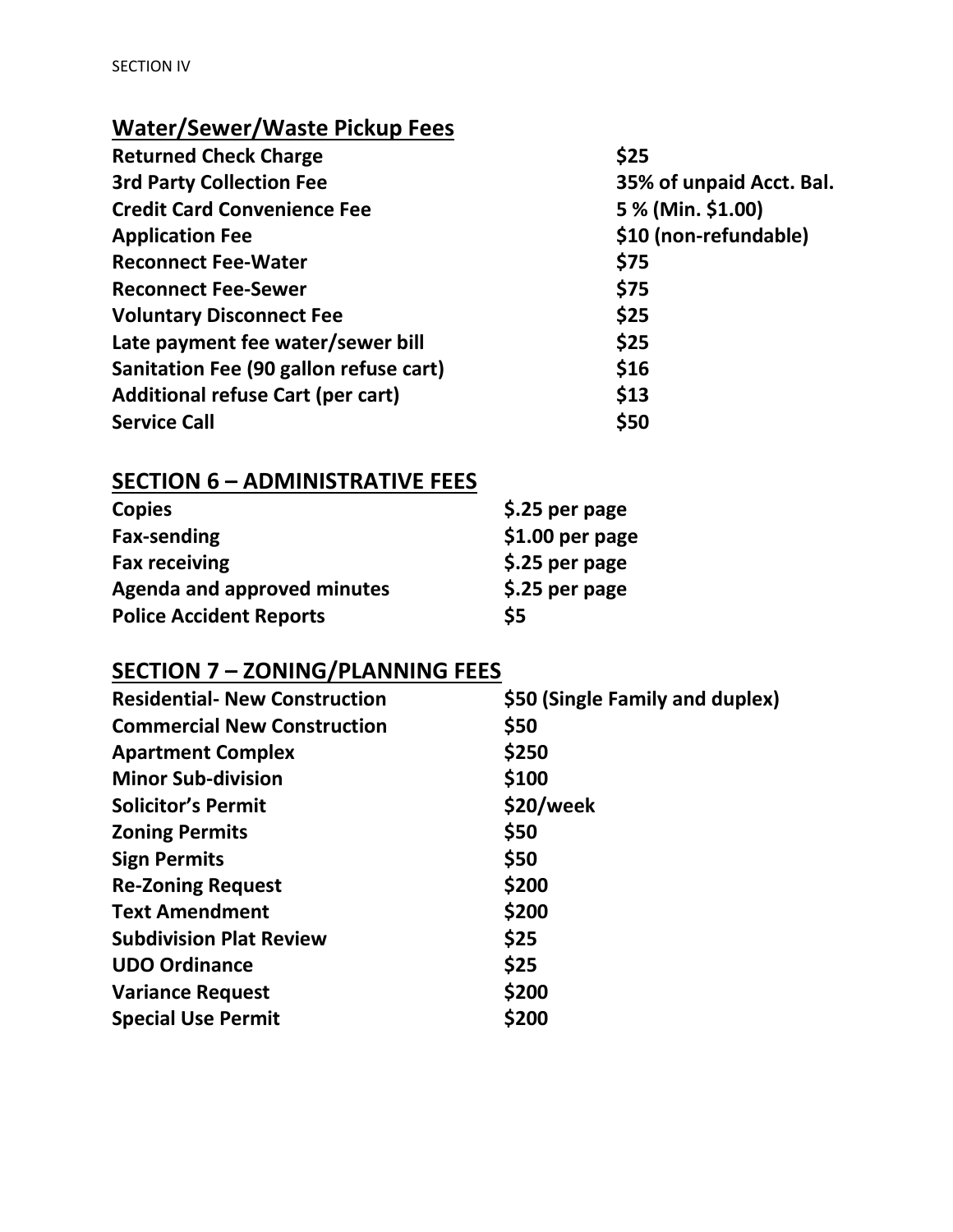#### **SECTION 8 –LABOR/EQUIPMENT FEES**

| <b>Personnel</b>                          | <b>Per Hour</b>         |  |
|-------------------------------------------|-------------------------|--|
| <b>Manager</b>                            | \$75                    |  |
| <b>Public Works Director</b>              | \$50                    |  |
| <b>Police Chief</b>                       | \$50                    |  |
| <b>Police Sergeant</b>                    | \$40                    |  |
| <b>WW Plant Superintendent</b>            | \$40                    |  |
| <b>Collections/Water Superintendent</b>   | \$40                    |  |
| <b>Back up Collections Superintendent</b> | \$40                    |  |
| <b>Police Officer</b>                     | \$35                    |  |
| Inspector                                 | \$35                    |  |
| <b>Maintenance Worker</b>                 | \$30                    |  |
| <b>Equipment</b>                          | <b>Per Hour</b>         |  |
| <b>Backhoe/Mini Excavator</b>             | $$125$ (4 hr. minimum)  |  |
| Sewer Jet/Vac                             | $$250$ (4 hr. minimum)  |  |
| <b>Utility Camera</b>                     | $$100$ (4 hr. minimum)  |  |
| <b>Dump Truck</b>                         | $$70$ (4 hr. minimum)   |  |
| <b>Service Truck</b>                      | $$60$ $(4 hr. minimum)$ |  |
| Lawnmowers                                | $$50$ $(3 hr. minimum)$ |  |
| <b>Tractor/Bush Hog</b>                   | $$100$ (4 hr. minimum   |  |
| <b>Rented Equipment</b>                   | <b>Cost+10%</b>         |  |
| <b>Parts and Supplies</b>                 | <b>Cost+10%</b>         |  |
| <b>Service Call</b>                       | \$30 per hour           |  |
|                                           | After Bus. hours \$50   |  |

#### **SECTION 9 – RECREATION FEES**

**Reservations**

**Park and shelter**

**The parks and shelters maybe reserved for a small fee. You may "hold" a reservation for 10 days by calling Town Hall at (910) 296-0369. To secure your reservation, you must complete a reservation form, electricity request form (if applicable) and pay the rental fee in full within 10 days.**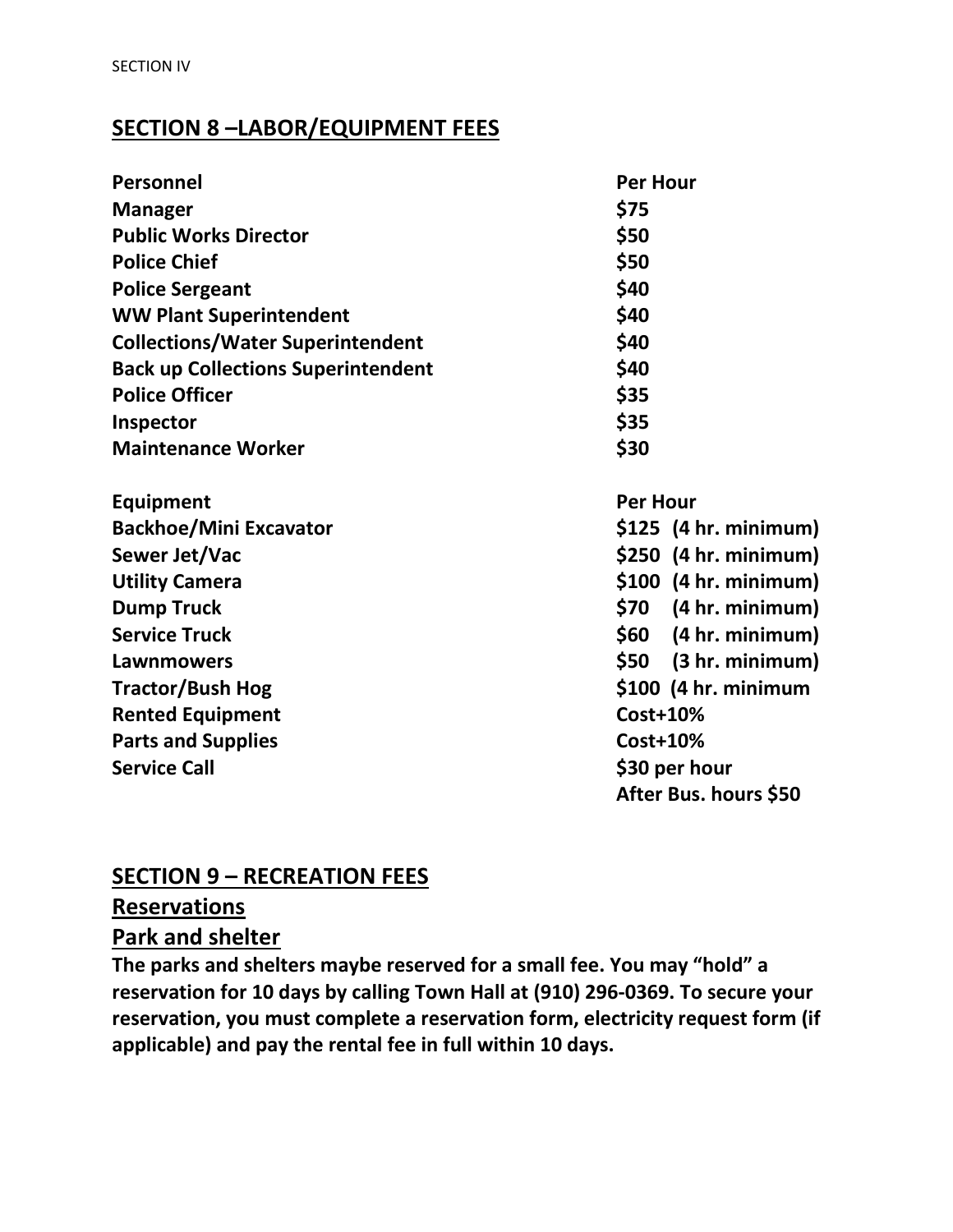|                                    | <b>RESIDENT</b> | <b>NON-RESIDENT</b> |
|------------------------------------|-----------------|---------------------|
| <b>Shelters</b>                    | \$20/6 hours    | \$35/6 hours        |
| <b>Shelters with electricity</b>   | $$25/6$ hours   | \$40/6 hours        |
| <b>Open Space</b>                  | \$30/6 hours    | \$45/6 hours        |
| <b>Open Space with electricity</b> | \$30/6 hours    | \$45/6 hours        |
| **Deposit                          | \$50            | \$50                |

**\*PLEASE NOTE THAT SUBMITTING A REQUEST FORM DOES NOT GUARANTEE YOUR RESERVATION\***

#### **Athletic Field reservation Information**

**You may also reserve any of the Town's athletic fields if there is no league or sponsored activities scheduled. Fees and charges apply when reserving any of the Town's ball fields. Inquire and make reservations by calling: (910) 296-0369.**

**Athletic Field Fees Requested by Reservation Only**

**Day Use: The charge for athletic fields is \$20/hour per field.**

#### **NOTE: MINIMUM 2 HOURS/MAXIMUM 8 HOURS; ADD AN ADDITIONAL \$10/HOUR AFTER 8 HOURS.**

**Night Use:**

**The charge for athletic field lighting is \$25/hour per field in addition to the day use hourly rates.** 

#### **Tournament Use:**

**Full Tournament\*(not to exceed 3 days/2nights) flat fee of: \$150/per field per Day plus \$20/hr Deposit \$200**

**\*No games start after 10:00 pm**

**\*No practices will start after 8:00 pm**

**\*\* If field & facility is not cleaned after use, deposits will not be returned.**